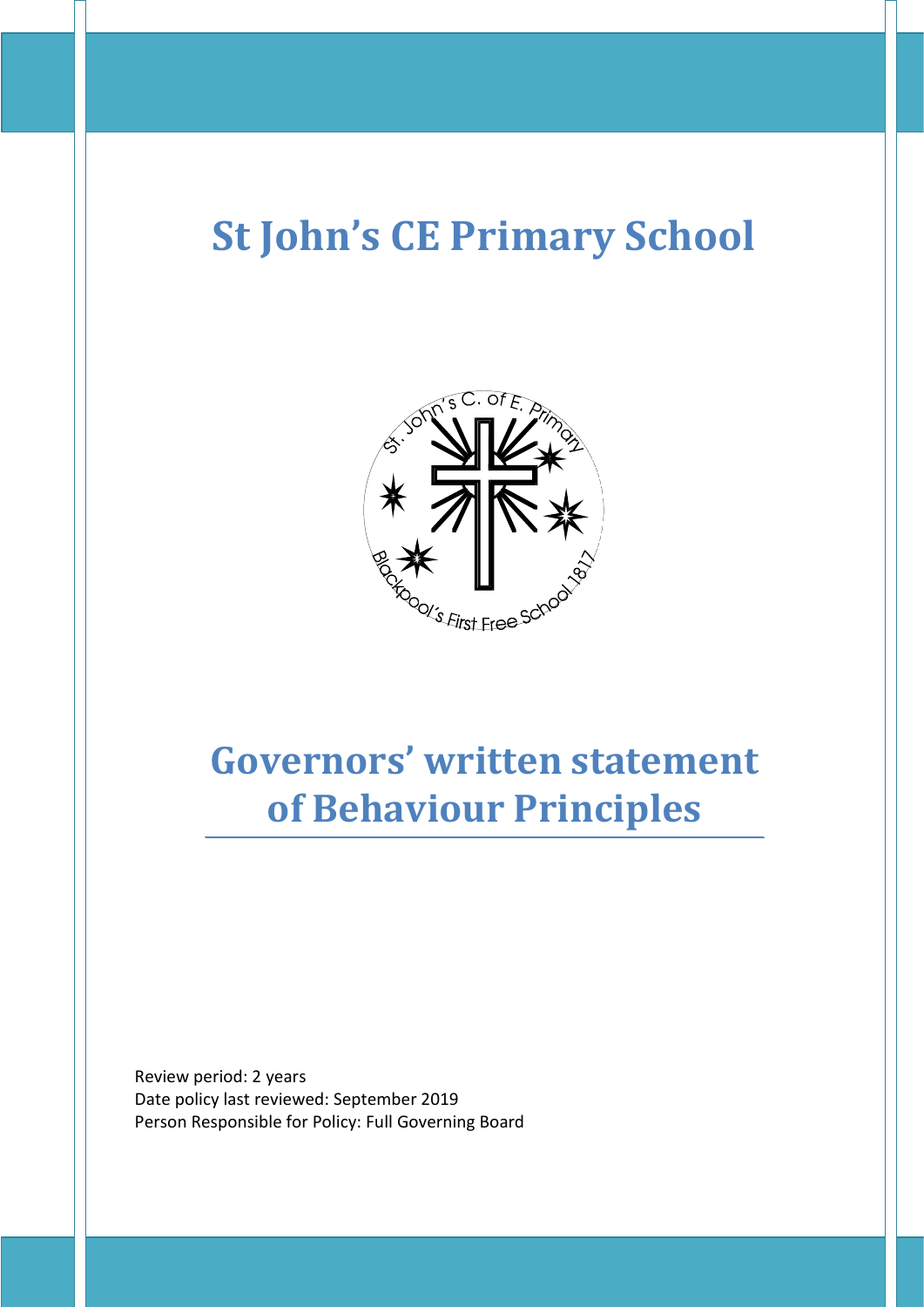## **St John's C.E. Primary School**

### **Governors' Written Statement of Behaviour Principles**

#### *Introduction*

This statement has been drawn up in accordance with the Education and Inspections Act 2006 (section 88) and DfE guidance (Behaviour and Discipline in Schools, 2016) and is to be taken in conjunction with the school's behaviour policy and home school agreement which are reviewed every two years by the Head teacher.

The purpose of this statement is to advise and guide the Head teacher in drawing up the Behaviour Policy by stating the principles which governors expect to be followed. It also reflects the shared aspirations and beliefs of governors, staff and parents for the children of St John's CE Primary School.

#### *Principles*

The Governors of St John's CE Primary School believe that high standards of behaviour lie at the heart of a successful school and that this is achieved through positive behaviour management and is underpinned by the Christian ethos of the school.

The governors wish the school to promote the values, beliefs and principles reflected in the behaviour policy:

- All pupils should receive clearly communicated expectations and boundaries that are consistently applied across the school;
- All members of the school community (pupils, staff, parents/carers and governors) should show respect for one another;
- All members of the school community should be listened and responded to;
- Behaviour in all contexts, both within and out of school, will be dealt with using a positive approach in order to maintain personal dignity and promote integrity, honesty and trust;
- All members of the school community are entitled to work and learn in a safe and secure environment;
- Good behaviour should be actively promoted and encouraged. All school staff should model positive behaviour;